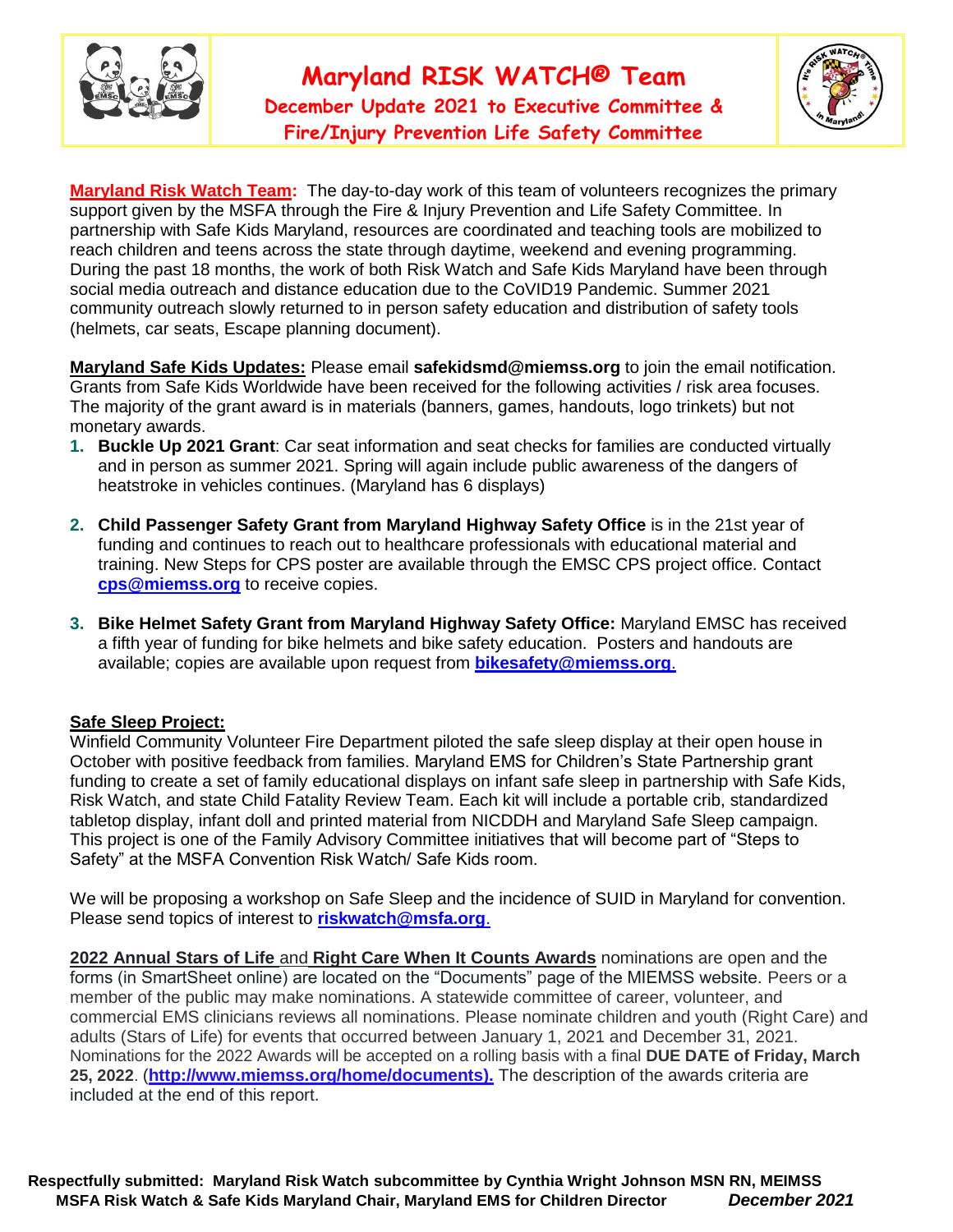

# **Maryland RISK WATCH® Team**

**December Update 2021 to Executive Committee & Fire/Injury Prevention Life Safety Committee** 



#### **2022 MSFA Convention:**

2022 Steps to Safety planning has started with the shared goal of being in person in Ocean City. In addition to the interactive safety stations (see proposed list below), training will be available for those volunteering to be a Mascot (Traumaroo, Walker the Panda, Sparky the Fire Dog). Convention Room 213 remains an ideal location and we will work with the Convention Committee in planning. Saturday is focused on Set Up by a core team of adult injury prevention experts – others are welcome to join. Sunday's activities focus on the adult injury prevention content experts preparing youth volunteers for the week's activities (Risk Watch Goal 2). We will work on signage to continue to encourage the "just for a moment" access for adults who were going between other Convention activities and duties. Many of the adults visited each station and gathered materials for their own prevention activities back home (Risk Watch Goal 4).

**Proposed Content for Stations:** Leaders from the injury prevention community continue to provide consistent adult mentors at each display table/ activity.

- 9-1-1: Make the Right Call (traditionally staffed by Cecil County DES)
- Fire Safety: EDITH, Close Your Door, home safety
- Child Passenger Safety- EMSC CPS Grant (MSHO)
- $\mathscr{D}$  Bike Safety Grant to EMSC (MHSO)
- Injury risk prevention (Topic to be determined) Tidal Health Trauma Center
- Medication Safety Safe Kids Maryland Cyndy Wright Johnson
- Safe Sleep for Infants (EMSC Family Advisory Network/ Safe Kids)
- Family Disaster Kits (we will work with MDEM to ensure we do not duplicate)
- Other topic suggestions with volunteer adult leaders welcome

#### **The Maryland RISK WATCH team has four goals during the in person Convention. We will work this summer to create 3D online educational opportunities.**

- 1. To provide young children and school age children hands on education experiences to be safer in their homes & communities through both psychomotor skills and new knowledge about high-risk injuries.
- 2. To provide young life safety advocates (tweens, teens and young adults) with a mentored experience and specific lesson plans to work with younger children and their families.
- 3. To empower parents and care providers with knowledge on both the risks and the prevention strategies to keep everyone safer in their home and community (infants through seniors).
- 4. To demonstrate interactive safety displays based upon evidence based and best practices for life safety advocates across Maryland's EMS, Fire & Rescue services.

#### **2022 Educational Opportunities:**

**April 2, 2022 (Saturday) Public Educator and Life Safety Seminar** @ Maryland Fire & Rescue Institute headquarters in College Park Maryland. Brochure & Registration will be online at **www.mfri.org** under seminars

**September 27, 2022 (Tuesday) Mid-Atlantic Life Safety Conference** Brochure & Registration will be online at - https://www.fabscom.org/malsc-info-and-registration

#### **EMS for Children Online Training posted on MIEMSS YouTube channel:**

- **1.** MIEMSS EMS for Children CPS Project hosted two webinars this spring that are posted. Both CPS Technician and EMS continuing education were available for both webinars.
- **2.** Training video on how to use both types of Outdoor Temperature displays is also posted on You Tube: **https://www.youtube.com/user/MarylandEMS** (under Public Health and Safety channel)
- **3.** Child Passenger Safety PSAs series of 5 messages
- **4.** Bicycle Safety PSAs: Helmet Safety, Riding Safety, Bike Safety Resources
- **5.** PSAs: Learn CPR, Driver safety, 10 Right Care Steps, What to Expect When You call 9-1-1

#### **Respectfully submitted: Maryland Risk Watch subcommittee by Cynthia Wright Johnson MSN RN, MEIMSS MSFA Risk Watch & Safe Kids Maryland Chair, Maryland EMS for Children Director** *December 2021*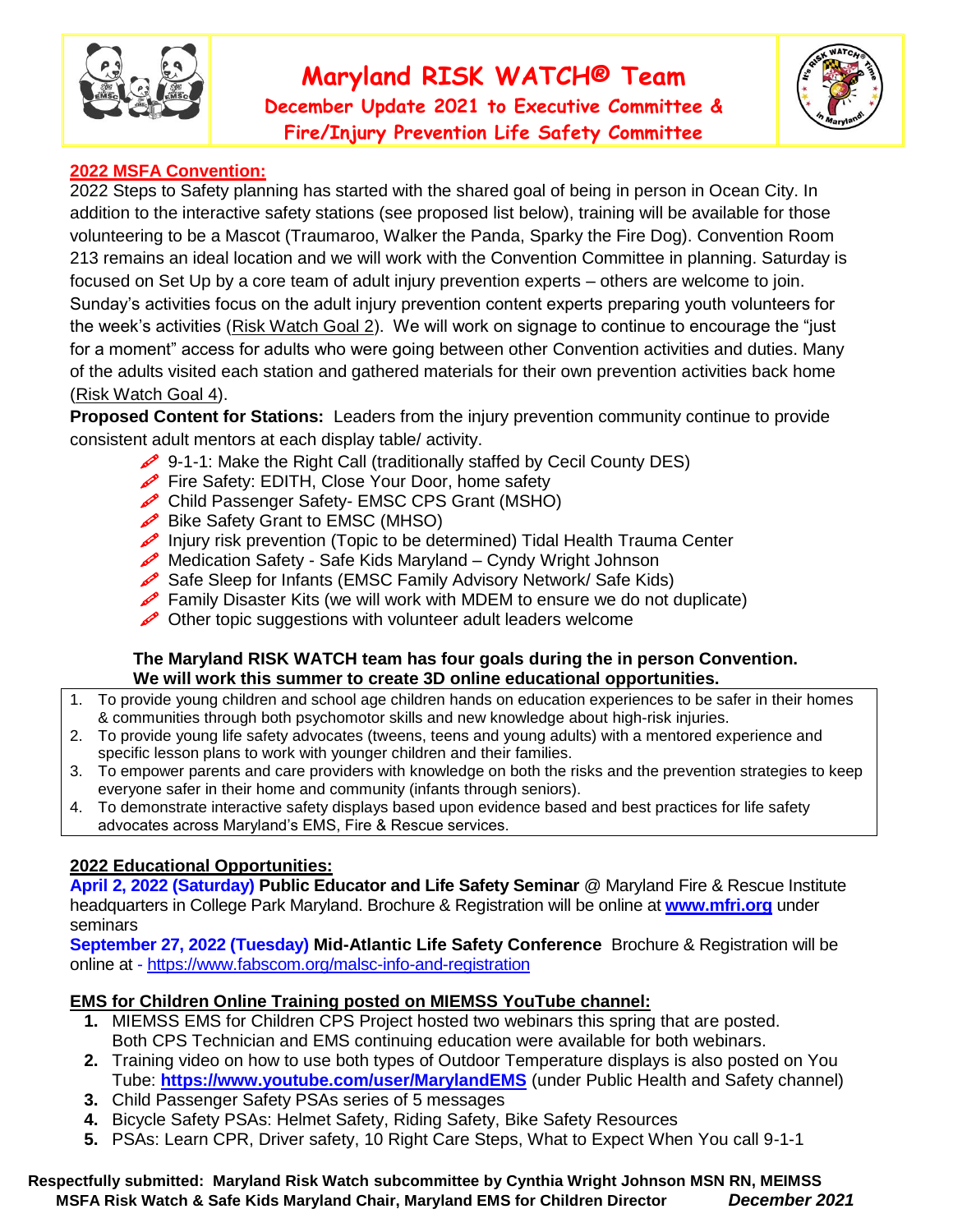

**December Update 2021 to Executive Committee & Fire/Injury Prevention Life Safety Committee** 



**Risk Watch Communities** with materials in schools, after school and community events are listed below. We would like to have a contact for Risk Watch and Safe Kids in each county to facilitate getting new information out and to share the camera ready public safety messages from national organizations. Please email **riskwatch@msfa.org** if you would like to be one of your county's contact.

| County                          | <b>Contact</b>                                               | <b>Lead Agency</b>                                     |
|---------------------------------|--------------------------------------------------------------|--------------------------------------------------------|
| <b>Allegany County</b>          | Elizabeth Wooster RN PhD (SK &<br>RW & ATS)                  | <b>UPMC Western Maryland</b>                           |
| <b>Baltimore City</b>           | Karen Hardingham RN - Safe Kids                              | <b>UMMS Children's Hospital</b>                        |
| <b>Carroll County</b>           | Maggie Rauser - Safe Kids<br>Lisa Wilson (RW @ Winfield VFD) | <b>County Health Department</b>                        |
| <b>Calvert County</b>           | Sterling Myers (RW)                                          | St Leonard VFD                                         |
| <b>Cecil County</b>             | Angela Puskarich (SK)<br>Holly Trego (RW)                    | Dept. of Emergency Services                            |
| <b>Charles County</b>           | Lori Cherry (Safe Kids)                                      | Dept. of Emergency Services                            |
| <b>Frederick County</b>         | Jessica Dayal - Safe Kids<br><b>RW</b> contact needed        | <b>County Health Department</b>                        |
| <b>Garrett County</b>           | Diane Lee (SK&RW)                                            | <b>County Health Department</b>                        |
| <b>Howard County</b>            | Terri Taylor - Safe Kids<br><b>RW</b> contact needed         | County Fire & Rescue                                   |
| Johns Hopkins Pediatric ED      | Mary Ellen Wilson RN<br><b>EMSC FAN Council Co-Chair</b>     | Johns Hopkins Children's Center                        |
| Johns Hopkins Pediatric Trauma  | Pediatric Trauma & Pediatric Burn<br>team (ATS)              | Johns Hopkins Children's Center                        |
| <b>Montgomery County</b>        | Beth Anne Nesselt (RW)<br>Anthony Ramirez (SK)               | County Fire & Rescue<br>County Fire & Rescue           |
| Prince George's County          | Teresa Ann Crisman (SK & RW)                                 | Fire & EMS Department                                  |
| Prince George's County          | Teresa Ann Crisman (SK & RW)                                 | <b>PGCVFRA</b>                                         |
| Queen Anne's County             | Mary Alice Vanhoy (SK & RW)                                  | United Communities Fire Dept.                          |
| Rock Hall (Kent County)         | Andrea Joyner RN<br><b>Health Department</b>                 | <b>Health Department</b>                               |
| Tilghman Island (Talbot County) | <b>School Library</b>                                        | <b>County Schools</b>                                  |
| <b>Washington County</b>        | Kelly Llewellyn RN<br>(SK & RW & ATS)                        | Meritus Trauma Center                                  |
| <b>Wicomico County</b>          | Kari Cheezum RN<br>(SK & RW & ATS)                           | Tidalhealth Peninsula Regional<br><b>Trauma Center</b> |
| More are welcome to join        |                                                              |                                                        |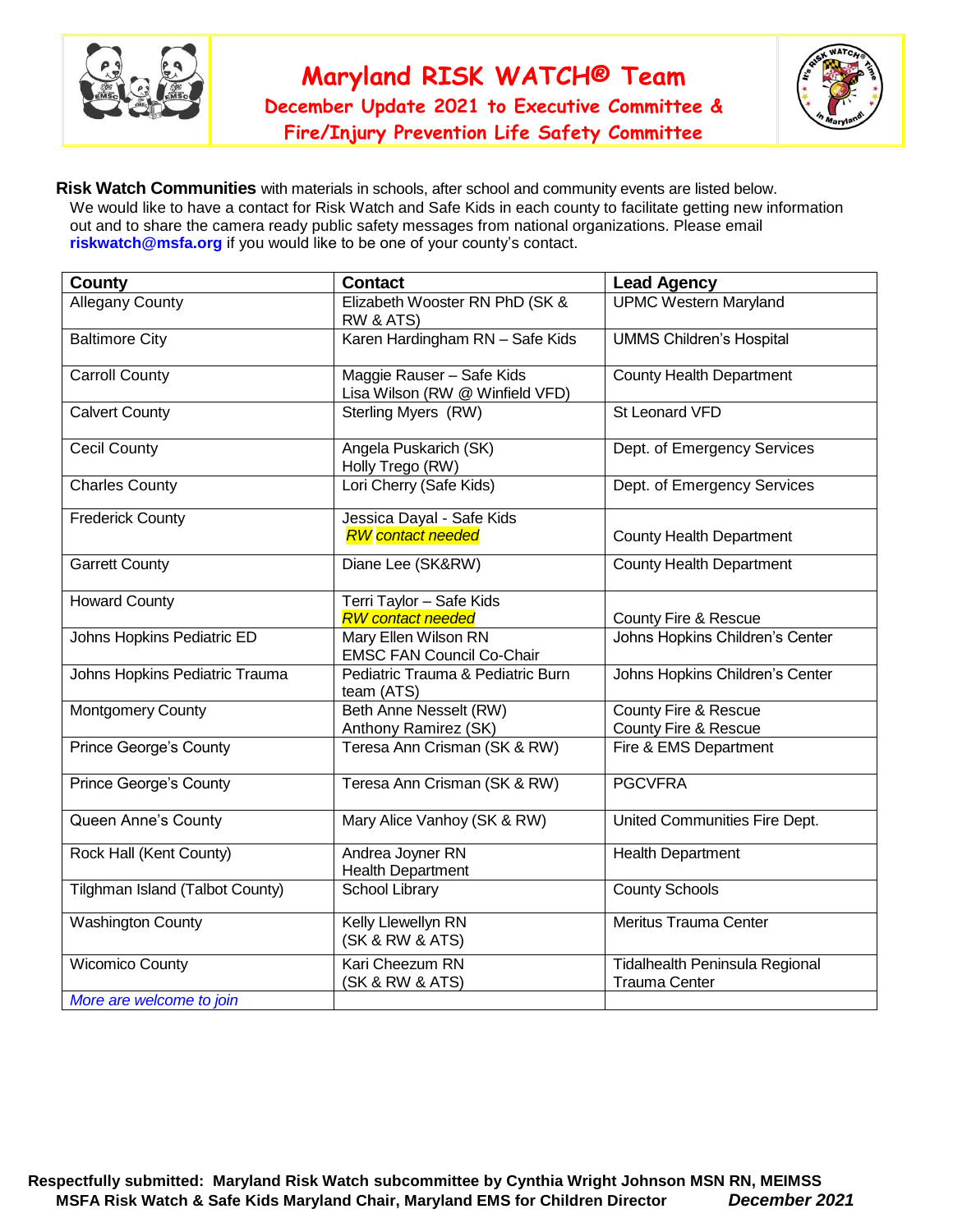

# **MARYLAND STARS OF LIFE AWARDS**

Each year, the Maryland Institute for Emergency Medical Services Systems (MIEMSS) celebrates EMS Week by honoring men and women across Maryland who have contributed to the EMS system. The eight categories for awards relate to specific incidents occurring from January 1, 2021, through December 31, 2021. For further information, call 410-706- 3994, or email awards $(\omega)$ miemss.org.

# **MARYLAND STAR OF LIFE AWARD**

This award may be given to an individual, multiple individuals, or teams on the same incident for an outstanding rescue under extreme circumstances by EMS personnel.

# **MARYLAND EMS CITIZEN AWARD**

This award is intended for citizen rescuers who have demonstrated quick thinking, fast action, and heroism.

# **EMS CLINICIAN OF THE YEAR**

This award recognizes a clinician who has made outstanding contributions in the past year to the continuous improvement of emergency medical services in Maryland (for example, in the areas of quality assurance, public or EMS education, prevention, delivery of EMS services, and new technology).

# **EMD CLINICIAN OF THE YEAR**

This award is given for extraordinary efforts in assisting the public through dispatch in this vital portion of the Chain of Survival.

#### **OUTSTANDING EMS PROGRAM**

This award recognizes a program that offers an innovative approach to reducing death and disability. The program must be affiliated with an EMS system component, such as a hospital, educational facility, rescue squad, or EMS organization.

#### **LEON W. HAYES AWARD FOR LIFETIME EXCELLENCE IN EMS**

This award is given to an individual who has devoted a lifetime of dedication to excellence in patient care, compassion and respect for each patient, and commitment to continuous improvement of the Maryland EMS system through his/her professional and personal life.

# **MARYLAND EMS-CHILDREN (EMS-C) AWARD**

This award is given to an adult or program that has demonstrated ongoing dedication and commitment to improving the care for children and for promoting Family Centered Care in a Maryland EMS program or hospital.

#### **MARYLAND EMS-GERIATRIC (EMS-G) AWARD**

This award is given to an individual or program that has demonstrated ongoing dedication and commitment to improving the EMS care of the elderly in Maryland.

**NOMINATIONS FOR 2022 are DUE by FRIDAY, MARCH 25, 2022. SUBMIT THROUGH THE ONLINE LINK: http://www.miemss.org/home/documents**